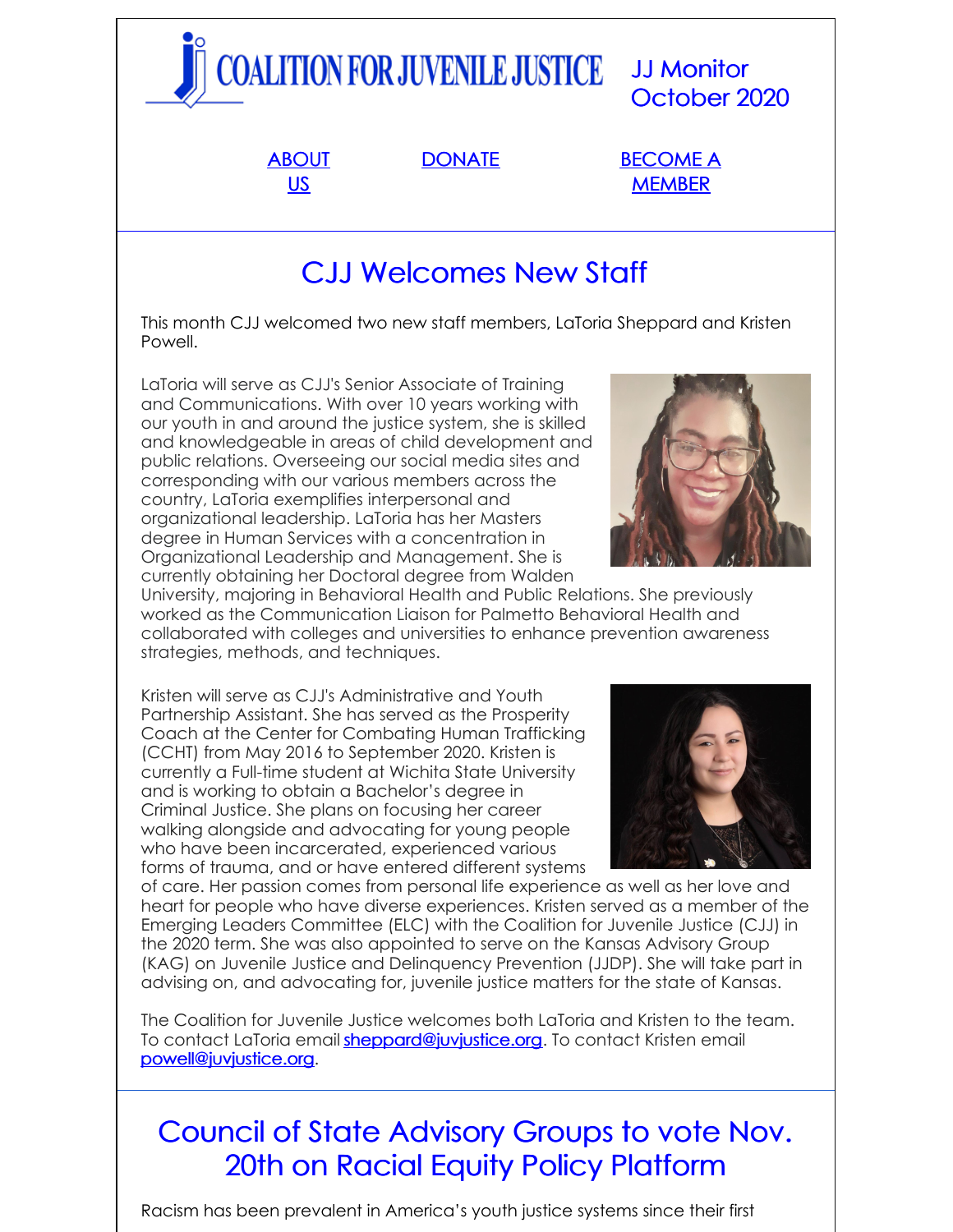creation. We find ourselves, however, in a moment where our country appears to have a new will and commitment to addressing and undoing the racial and ethnic disparities that exist within these systems. The **Coalition for Juvenile Justice** (CJJ), in [partnership](http://juvjustice.org) with the Center for [Children's](https://www.cclp.org/) Law and Policy, Dr. Cherie [Dawson-Edwards](http://louisville.edu/justice/about-us/faculty/cherie-dawson-edwards-vita) of the University of Louisville, and the Annie E. Casey [Foundation](https://www.aecf.org/) seek to create a policy platform to move lawmakers from the mere conversation about ending racial and ethnic disparities to concrete action at the state and federal levels.

To inform this work, five focus groups were brought together including: youth and young adults, families, law enforcement, community-based diversion providers, and policy advocates.

Members of CJJ's Council of State Advisory Groups will vote Nov. 20th on the resulting policy platform. This platform will include actions at the federal, state, and local levels to address and end racial inequities within our youth justice systems.

Policy recommendations are focusing on school push out, law enforcement in schools, training, and increased investments in communities.

To learn more contact CJJ's Executive Director, Naomi Smoot Evans at [evans@juvjustice.org](mailto:evans@juvjustice.org).

### Join CJJ's 2020 Virtual Annual Conference

CJJ's 2020 Annual Conference will be entirely virtual this year out of concerns for our members and their safety.

This year's conference will take place November 18-20. This year's theme is "Dreaming Big Together: Youth Justice [Reimagined."](http://www.juvjustice.org/events/conferences/2020-annual-conference-weve-gone-virtual) It will focus on the latest research, developments, and challenges facing our field today. Specifically, the conference will focus on:



- How can states and communities serve as leaders in shaping a better juvenile justice system for our most vulnerable youth?
- How can we improve collaborations with young people with lived experiences in the systems we work with?
- What can be done to build on successes and continue to improve systems so that they best serve young people, including those touching multiple systems?
- What role do advocacy and public health play as communities seek to improve services and provide for trauma-informed care that addresses and heals multi-generational trauma?

To register for the conference, click [here](http://www.juvjustice.org/civicrm/event/register?reset=1&id=50&cid=0).

To view a draft agenda, click [here](https://www.juvjustice.org/sites/default/files/ckfinder/files/Conference Agenda 10_8.pdf).

Regular Registration

July 8 - Nov. 16

\$200 / Members \$250 / Non-Members \$95 / Students

Late Registration

Nov. 17-20

\$225 / Members \$275 / Non-Members \$100 / Students

#### Conference Book Clubs and Reading List

Check out the reading list for this year's Annual Conference. During this year's conference, attendees will have the chance to gather for a book club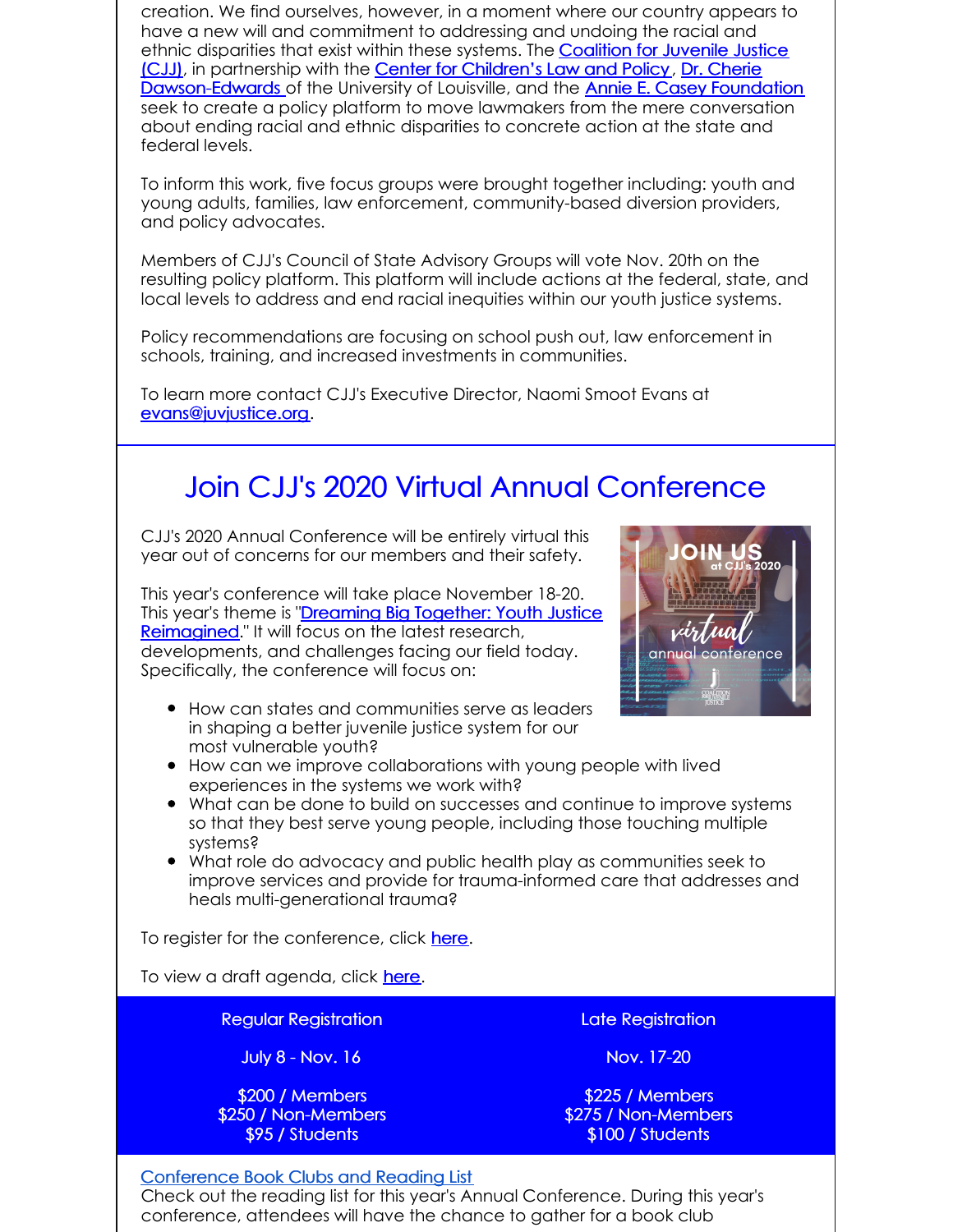conversation around selected readings in youth justice and racial equity. Book club picks for the 2020 Virtual Conference include:

- **"Burning Down the House: The End of [Juvenile](https://www.google.com/books/edition/Burning_Down_the_House/LMLaAgAAQBAJ?hl=en&gbpv=1&printsec=frontcover) Prison"** by Nell Bernstein;
- . The New Jim [Crow"](https://www.google.com/books/edition/The_New_Jim_Crow/_SKbzXqmawoC?hl=en&gbpv=1&printsec=frontcover) by Michelle Alexander;
- **.** "Pushout: The [Criminalization](https://www.google.com/books/edition/Pushout/uhjfCgAAQBAJ?hl=en&gbpv=1&printsec=frontcover) of Black Girls in Schools" by Monique W. Morris; and
- . "So You Want to Talk [About](https://www.google.com/books/edition/So_You_Want_to_Talk_About_Race/c0eRDwAAQBAJ?hl=en&gbpv=1&printsec=frontcover) Race" by Ijeoma Oluo.

For more information, check out our conference [agenda](https://juvjustice.org/sites/default/files/ckfinder/files/Conference Agenda 10_8.pdf) and conference [webpage](https://juvjustice.org/events/conferences/2020-annual-conference-weve-gone-virtual).

#### Sponsors and [Exhibitors](http://survey.constantcontact.com/survey/a07egvtvqzmk5wo3xx1/start)

CJJ invites you to consider sponsoring this year's Annual Conference. Sponsorship dollars help support a broad range of necessary functions, including materials production, speaker and workshop support, youth engagement, and other general functions.

To learn more about sponsoring this event, email [evans@juvjustice.org](mailto:evans@juvjustice.org).

### Upcoming Webinars

#### A Healing-Centered Vision for Youth, Families, and **Communities** Wednesday, October 28th at 3:00 PM Eastern

Healing ourselves emotionally and mentally is not as easy as it sounds, and at times we neglect to acknowledge the importance of incorporating a healing approach in



our everyday lives (school, work, home, etc.). The healing-centered vision, adopted by Healing Ninjas, allows us to come to terms with events and circumstances which have occurred in our lives, and to overcome the barriers of mental illness--one person, one family, and one community at a time.

Healing Ninjas is an online community platform highlighting the stories of individuals who are seeking to master the art of healing. Join us on October 28th at 3 pm to learn more about the healing-centered vision and how, as individuals and professionals, we can influence those we work with to become a person who excels in a particular skill or activity--in other words, to become a HEALING NINJA.

#### Presenters:

Hernan Carvente-Martinez, Founder & CEO, [Healing](https://www.healingninjas.org/) Ninjas Iliana Pujols, Director of Community Connections, Connecticut Juvenile Justice **Alliance** Abdul Ali, Community Organizer, Maine Youth Justice

This webinar is free for CJJ members. To become a member, click [here](http://www.juvjustice.org/civicrm/contribute/transact?reset=1&id=2). To register for the webinar, click [here](https://register.gotowebinar.com/register/39932473253182478).

Want to see news that's important to you in the CJJ Members and Partners section?

Learn More About CJJ **[Membership](http://juvjustice.org/about-us/members)** 

Join CJJ as a member today!

### Would You Like to Blog for CJJ?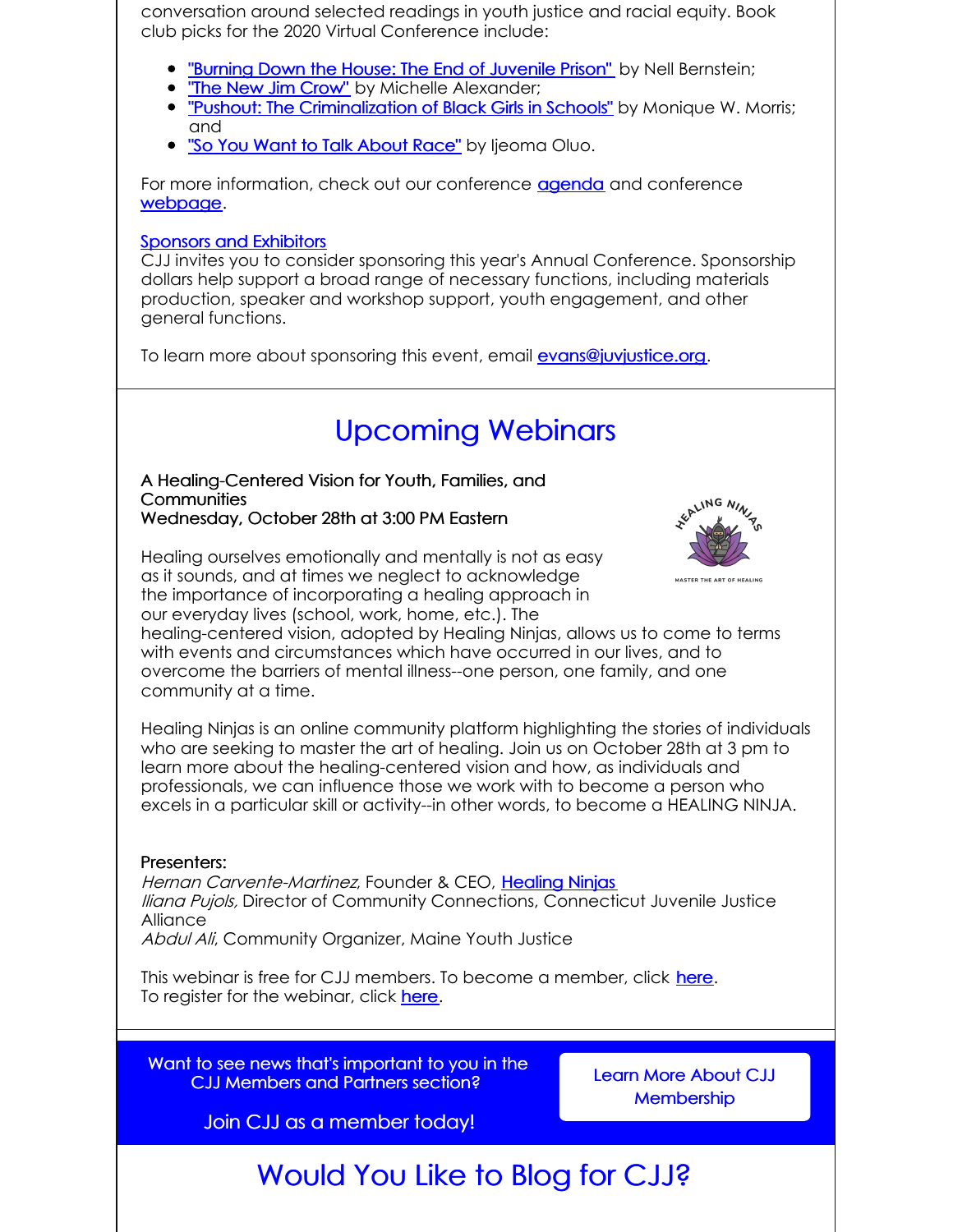CJJ is looking for bloggers for **CJJ [Today](http://www.juvjustice.org/blog)** to author stories and posts about juvenile justice. We're [particularly](http://www.juvjustice.org/about-us/state-advisory-group-members) interested in stories from State Advisory Group members or staff, CJJ [individual](http://juvjustice.org/about-us/members/individual-memberships) or youth members, and CJJ [organizational](http://juvjustice.org/youth-members) members, about issues at the state or local level, interesting programs or approaches, and perspectives about the course of juvenile justice reform at the local or state level. We also welcome blog posts from other juvenile justice



system stakeholders. Blog posts can be between 400-750 words in length. Click [here](http://files.constantcontact.com/31e4a892301/ae2fa24f-a0c7-4002-a04b-2d9a65ad104a.pdf) to see our other quidelines for blogs.

Suggested topics could include:

- **•** School to Prison Pipeline
- Girls in the Juvenile Justice System
- Remedying Racial and Ethnic Disparities
- Adolescent Brain Development
- Evidence-Based Practices
- **•** Status Offenses
- Family and Youth Involvement
- Promising Practices or Program Spotlights

If interested please email *[info@juvjustice.org](mailto:info@juvjustice.org)* for more details.

### Member Spotlight: South Carolina

The Council of State Governments Justice Center (CSG) released a new report that summarizes key findings from an unprecedented research study on the impact of juvenile justice system involvement—particularly probation—on school attendance in South Carolina and challenges jurisdictions across the country to reconsider whether system involvement is the most appropriate and effective way to promote youth's school



success. Rethinking the Role of the Juvenile Justice System: Improving Youth's School [Attendance](https://csgjusticecenter.org/publications/rethinking-the-role-of-the-juvenile-justice-system-improving-youths-school-attendance-and-educational-outcomes/) and Educational Outcomes reveals that kids involved in the juvenile justice system in South Carolina not only didn't experience attendance improvements, but their attendance actually got worse. The CSG Justice Center study also raises concerns about whether some schools' policies and practices make it harder for justice-involved youth to engage and succeed in school. This new research compels policymakers, judges, attorneys, probation directors, and educators to wrestle with an important question: Are juvenile justice system involvement and school disciplinary measures really the most appropriate and effective ways to help kids succeed in school?

Subsequently to this study, SCDJJ has been able to bring further attention in South Carolina to the relationship between juvenile justice and probation and identify potential opportunities for improvement. The study summarizes the key findings of the research study implications for jurisdictions nationwide and the goal of encouraging everyone involved in the juvenile justice system to rethink the roles and responsibilities that the system has taken as it is related to young people's education. The study furthers SCDJJ's efforts to transform the lives of justice involved youth and empower them for the future. Through expanded evidencebased rehabilitative and restorative programs and services, SCDJJ is creating an environment that builds competencies and fosters pro-social behaviors, while mitigating the criminogenic needs associated with delinquency.

At present, SCDJJ operates one long-term facility, the Broad River Road Complex (BRRC) and three regional evaluation centers. BRRC and one of the evaluation centers are located in Columbia. The two other evaluation centers are in Union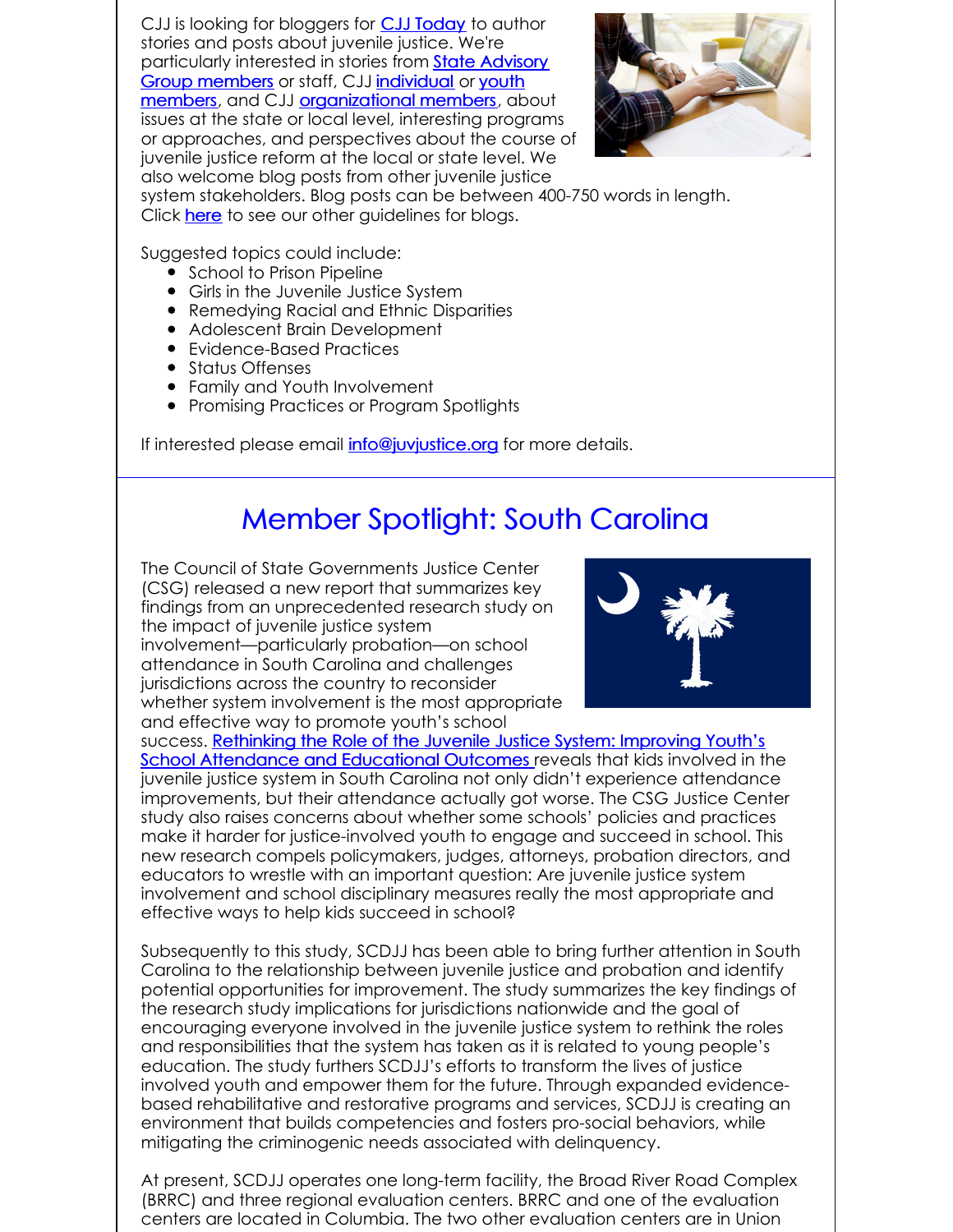and Ridgeville, SC. Because distance is a proven barrier to family engagement, BRRC, though centrally located, is not conducive to visitation or familial participation in treatment or education programming for most of its residents. A recent survey revealed that most of families of the BRRC residents live at least 75 miles away from the facility. With Regionalization, secure evaluation services will be centralized and located at the Midlands Evaluation Center in Columbia leaving BRRC and the two remaining evaluation centers to be repurposed as regional long-term facilities. This will dramatically decrease the distance between the longterm facilities and families making it easier for most families to participate in their child's rehabilitation.

In addition to the fundamental change to the agency footprint, Juvenile Justice System Reform is also an integral component of the Director's 2020 Vision. System reform will improve public safety and reduce recidivism resulting in better outcomes for youth by focusing costly out-of-home secure confinement on the most serious/highest risk offenders and by strengthening community supervision and resources to hold youth accountable. Additionally, the agency submitted a proposed reform bill to Senate and House leaders for consideration in early 2019. This proposed legislation was designed to increase public safety and contain costs by enhancing community-based programs and supervision for youth with lowerlevel offenses and reserving costly residential services for serious and higher risk youth. Savings from reduced reliance on residential facilities would then be reinvested to serve youth with evidence-based supervision and community programs that are proven to reduce recidivism.

The South Carolina Department of Juvenile Justice is a state cabinet agency committed to serving South Carolina's youth offenders. SCDJJ is responsible for providing custodial care and rehabilitation for the state's children who are committed on probation or parole, or in community placement for a delinquent or status offense. DJJ also provides a variety of prevention and intervention programs for at-risk youth. The agency has nearly 1,300 employees serving almost 600 youth in out-of-home placement and more than 3,000 in the community; and encompasses five secure facilities, ten alternative placement locations, 16 youth empowerment sites and 43 county offices.

### Federal Updates

On October 1st, the House of Representatives passed an updated version of the Heroes Act which would provide key funding for youth justice programs, including:

- \$75 million to reduce the impact of Covid-19 on youth in the justice system in Fiscal year 2020 and 2021;
- \$50 million for Title II of the JJDPA to prevent, prepare for, and respond to Covid-19; and
- \$50 million for the Victims of Child Abuse Prevention Act which be available for youth in the justice system and young people who have been trafficked.

### Other News and Announcements

#### Events and Trainings

The National Association for Family, School, and Community Engagement (NAFSCE) is hosting the **National Family [Engagement](https://nfesummit.com/) Summit** (Virtual event) October 13-16th, 2020/ 10:30am-5:30pm EDT

Georgetown's Center for Juvenile Justice Reform, in partnership wit[h](https://georgetown.app.box.com/s/q905tl0ton33ppuoehjmghvpp1juit3d) Ceres Policy Research and the National Center for Lesbian Rights, are offering a **"Supporting** the Well-Being of [System-Involved](https://georgetown.app.box.com/s/q905tl0ton33ppuoehjmghvpp1juit3d) LGBTQ Youth" certificate program online from November 16-20, 2020.